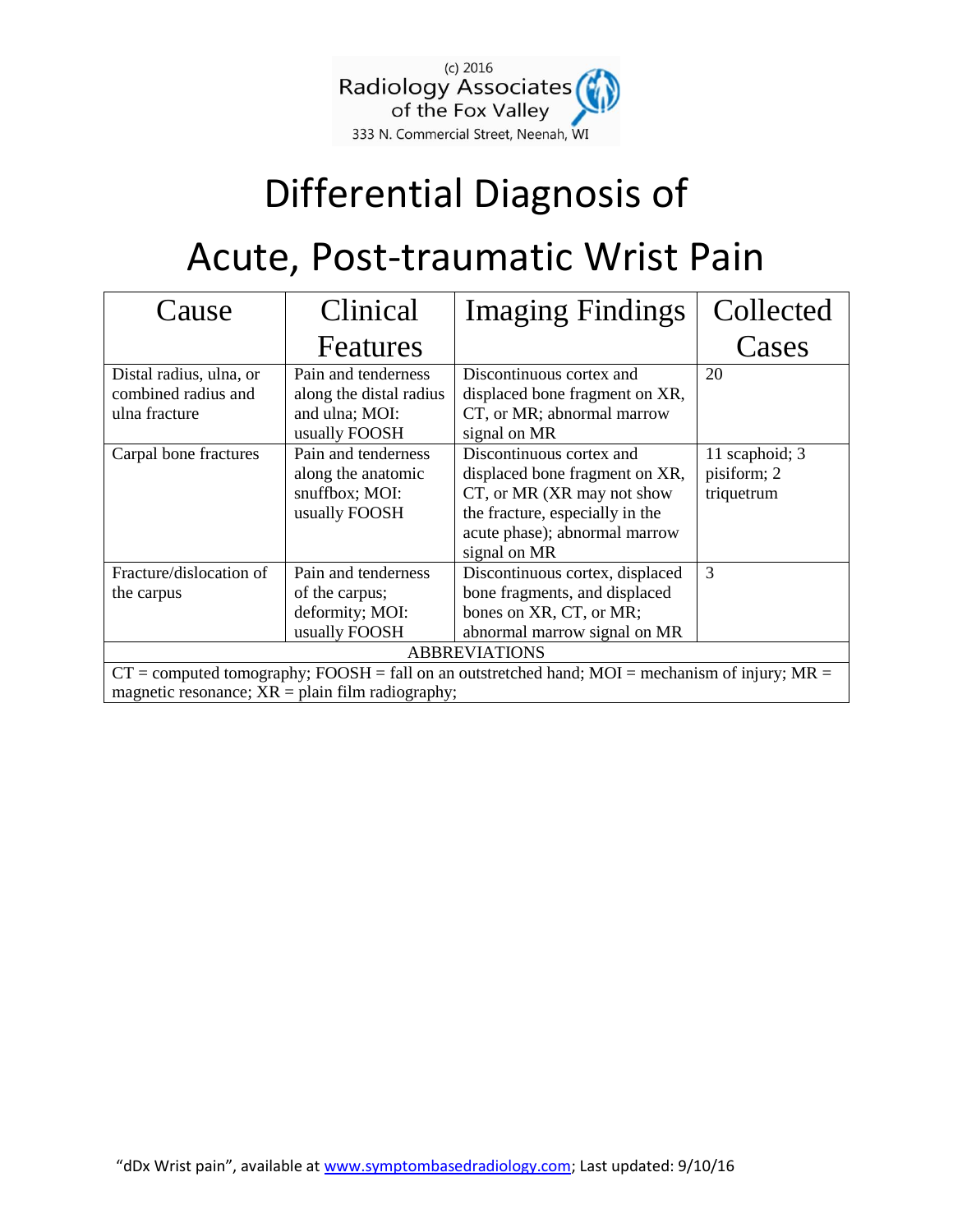# Differential Diagnosis of

### Wrist Pain (Not Acute, Post-traumatic)

| Cause                                                  | <b>Clinical</b>                                                                                                                                                          | <b>Imaging Findings</b>                                                                                                                                                                            | <b>Collected</b>                   |  |  |
|--------------------------------------------------------|--------------------------------------------------------------------------------------------------------------------------------------------------------------------------|----------------------------------------------------------------------------------------------------------------------------------------------------------------------------------------------------|------------------------------------|--|--|
|                                                        | <b>Features</b>                                                                                                                                                          |                                                                                                                                                                                                    | <b>Cases</b>                       |  |  |
| <b>Bone Abnormalities</b>                              |                                                                                                                                                                          |                                                                                                                                                                                                    |                                    |  |  |
| Avascular<br>necrosis of the<br>lunate<br>(Keinbock's) | Repeated trauma; loss of<br>motion; weakness                                                                                                                             | Ulnar minus variant on XR, CT,<br>and MR; dense lunate on XR, CT;<br>small lunate XR, CT, and MR;<br>abnormal SI on MR                                                                             | 4                                  |  |  |
| Ulnar abutment<br>syndrome                             | Pain on the ulnar side of the<br>wrist especially with axial<br>loading                                                                                                  | Ulnar plus variant on XR, CT, and<br>MR; abnormal marrow signal on<br><b>MR</b>                                                                                                                    | 1                                  |  |  |
| Bone tumor                                             |                                                                                                                                                                          |                                                                                                                                                                                                    | 1 (with<br>pathologic<br>fracture) |  |  |
|                                                        |                                                                                                                                                                          | Joint Abnormalities (DRUJ, RC, CMC)                                                                                                                                                                |                                    |  |  |
| Osteoarthritis                                         | Pain with motion alleviated<br>with rest; tenderness over<br>the joint; prior trauma;<br>osteoarthritis of other joints;<br>decreased grip strength with<br>thumb CMC OA | Osteophytes, joint space<br>narrowing, subchondral sclerosis<br>or cysts, joint effusion on XR, CT,<br>and MR; focal articular cartilage<br>defects on MR, CT-arthrography,<br>and MR-arthrography | $\overline{2}$                     |  |  |
| Rheumatoid<br>arthritis                                | Loss of motion; morning<br>stiffness; positive RF;<br>positive anti-CCP;<br>rheumatoid arthritis of other<br>joints                                                      | Loss of joint space, erosions, and<br>joint effusion on XR, CT, and<br>MR; abnormal marrow SI MR                                                                                                   | 1                                  |  |  |
| Crystal<br>arthropathy<br>(gout, CPPD)                 | Acutely painful joint;<br>crystals on joint aspiration;<br>arthropathy of other joints                                                                                   | Chondrocalcinosis and/or soft<br>tissue calcifications on XR, CT,<br>MR; secondary osteoarthritis on<br>XR, CT, and MR                                                                             | $\mathbf{1}$                       |  |  |
| <b>Extra-articular Soft Tissue Abnormalities</b>       |                                                                                                                                                                          |                                                                                                                                                                                                    |                                    |  |  |
| Ganglion cyst                                          | Palpable abnormality of the<br>wrist; trans-illumination;<br>aspirated fluid                                                                                             | Soft tissue mass on XR, CT, and<br><b>MR</b>                                                                                                                                                       | 6                                  |  |  |
| Tenosynovitis                                          | Diffuse wrist pain; dorsal<br>swelling and inflammatory<br>change                                                                                                        | Soft tissue swelling on XR, CT,<br>and MR; fluid in the tendon<br>sheaths and abnormal tendon SI on<br><b>MR</b>                                                                                   |                                    |  |  |
| TFC tear                                               | Ulnar sided wrist pain,<br>clicking, crepitus; grip<br>weakness                                                                                                          | Discontinuous TFC on MR;<br>contrast leak across TFC on<br>arthrography and MR<br>arthrography                                                                                                     | $\overline{2}$                     |  |  |
| Interosseous                                           | Wrist pain                                                                                                                                                               | Wide interosseous space, ulnar -                                                                                                                                                                   | $\mathbf{1}$                       |  |  |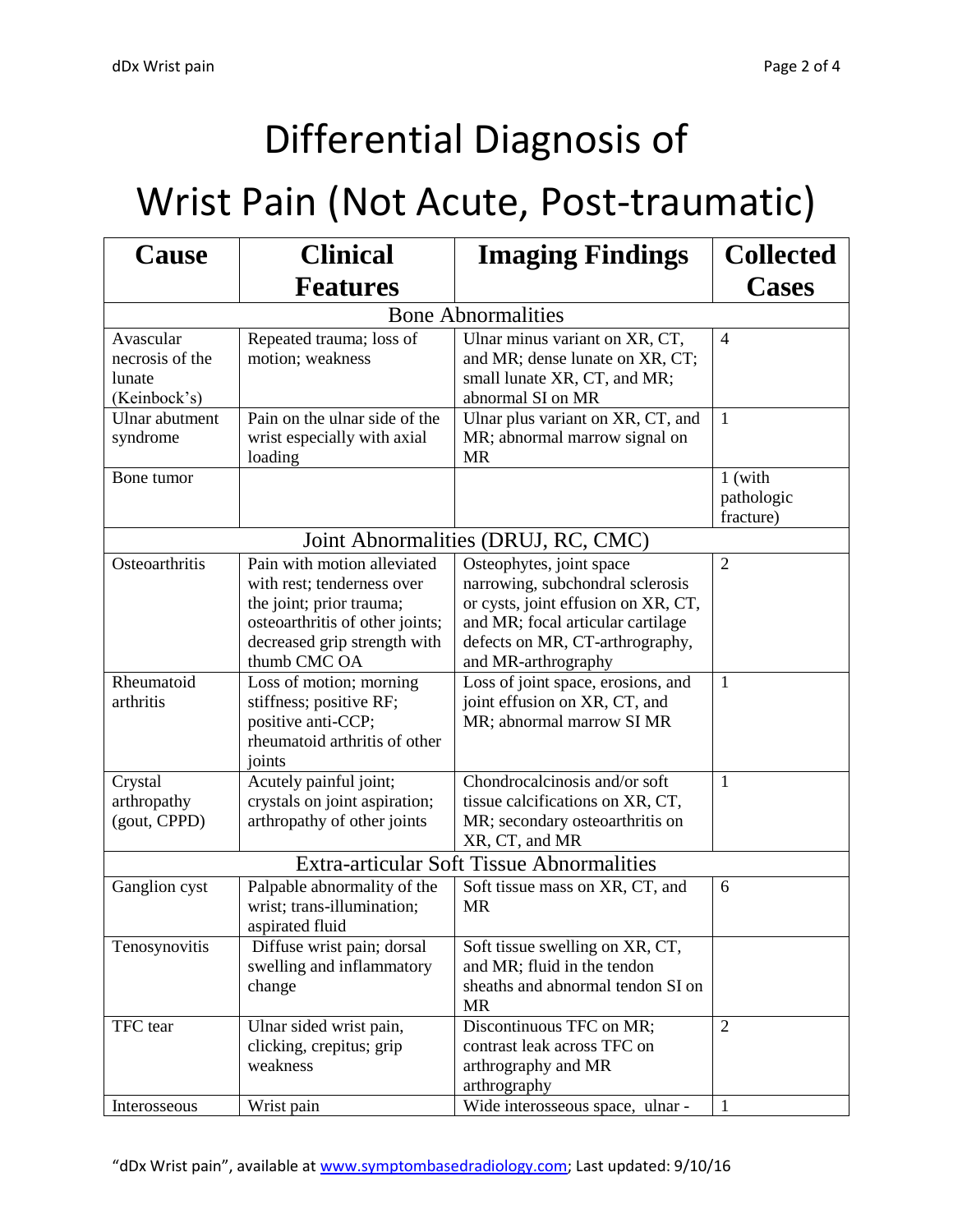| ligament tears                                                                                                 |                                                                                  | plus variant on XR, CT, and MR;   |                |  |  |  |
|----------------------------------------------------------------------------------------------------------------|----------------------------------------------------------------------------------|-----------------------------------|----------------|--|--|--|
|                                                                                                                |                                                                                  | discontinuous ligaments and leak  |                |  |  |  |
|                                                                                                                |                                                                                  | from compartment of injection on  |                |  |  |  |
|                                                                                                                |                                                                                  | arthrography and MR-              |                |  |  |  |
|                                                                                                                |                                                                                  | arthrography                      |                |  |  |  |
| Tendon tear                                                                                                    |                                                                                  |                                   | 1 ECU          |  |  |  |
| De Quervain's                                                                                                  | Radial sided pain and grip                                                       | Reactive changes along the radial | $\overline{2}$ |  |  |  |
| tenosynovitis                                                                                                  | weakness                                                                         | cortex on XR, CT, and MR; thick   |                |  |  |  |
|                                                                                                                |                                                                                  | irregular tendons on MR           |                |  |  |  |
| Carpal tunnel                                                                                                  | Overuse; paresthesias and                                                        | Imaging usually not necessary.    |                |  |  |  |
| syndrome /                                                                                                     | hypesthesias in the median                                                       | Swelling and abnormal SI of the   |                |  |  |  |
| median                                                                                                         | nerve distribution; positive                                                     | nerve on MR.                      |                |  |  |  |
| neuropathy                                                                                                     | Tinel test or Phalen                                                             |                                   |                |  |  |  |
|                                                                                                                | maneuver                                                                         |                                   |                |  |  |  |
| Ulnar                                                                                                          | Paresthesias and                                                                 | Deformed Guyon canal from prior   |                |  |  |  |
| neuropathy                                                                                                     | hypesthesias of the small                                                        | trauma on CT or MR                |                |  |  |  |
|                                                                                                                | finger; prior trauma                                                             |                                   |                |  |  |  |
| Complex                                                                                                        | Diffuse wrist pain; diffuse                                                      | Demineralization on XR and CT;    |                |  |  |  |
| regional pain                                                                                                  | swelling; hair loss; changes                                                     | abnormal marrow SI on MR;         |                |  |  |  |
| syndrome                                                                                                       | of skin color or temperature                                                     | diffuse abnormal uptake on        |                |  |  |  |
|                                                                                                                |                                                                                  | nuclear medicine bone scan        |                |  |  |  |
| WRIST PAIN WITH NO IMAGING FINDINGS                                                                            |                                                                                  |                                   |                |  |  |  |
| ON WRIST IMAGING STUDIES                                                                                       |                                                                                  |                                   |                |  |  |  |
|                                                                                                                |                                                                                  |                                   |                |  |  |  |
|                                                                                                                | Referred pain from the elbow or hand; radicular pain from cervical spine disease |                                   |                |  |  |  |
| <b>ABBREVIATIONS</b>                                                                                           |                                                                                  |                                   |                |  |  |  |
| $CCP = cyclic$ citrullinated peptide; CMC = carpometacarpal joint; $CT =$ computed tomography; DRUJ =          |                                                                                  |                                   |                |  |  |  |
| distal radio-ulnar joint; $MR =$ magnetic resonance imaging; $OA =$ osteoarthritis; $RC =$ radio-carpal joint; |                                                                                  |                                   |                |  |  |  |
| $RF =$ rheumatoid factor; SI = signal intensity; TFC = triangular fibrocartilage; XR = plain film              |                                                                                  |                                   |                |  |  |  |
| radiography                                                                                                    |                                                                                  |                                   |                |  |  |  |

#### REFERENCES

ACR appropriateness criteria for acute hand and wrist trauma. www-acr.org accessed 6/1/12.

Anderson BC. Evaluation of the adult patient with wrist pain. UpToDate, accessed 5/1/12.

Burroughs EK. Scaphoid fractures. UpToDate, accessed 5/1/12.

Gawande, Atul. *The Checklist Manifesto: How to Get Things Right.* Metropolitan Books, 2009.

Goldfarb CA, Yin Y, Gilula LA et al. Wrist fractures: what the clinician wants to know. Radiology 2001; 219:11-28.

Helfgott SM. Evaluation of the adult with monoarticular pain. UpToDate, accessed 11/16/09.

Narvaez JA, Narvaez J, De Lama E, De Albert M. MR imaging in early rheumatoid arthritis. RadioGraphics 2010; 30:143-165.

Petron DJ. Distal radius fractures in adults. UpToDate, accessed 5/29/12.